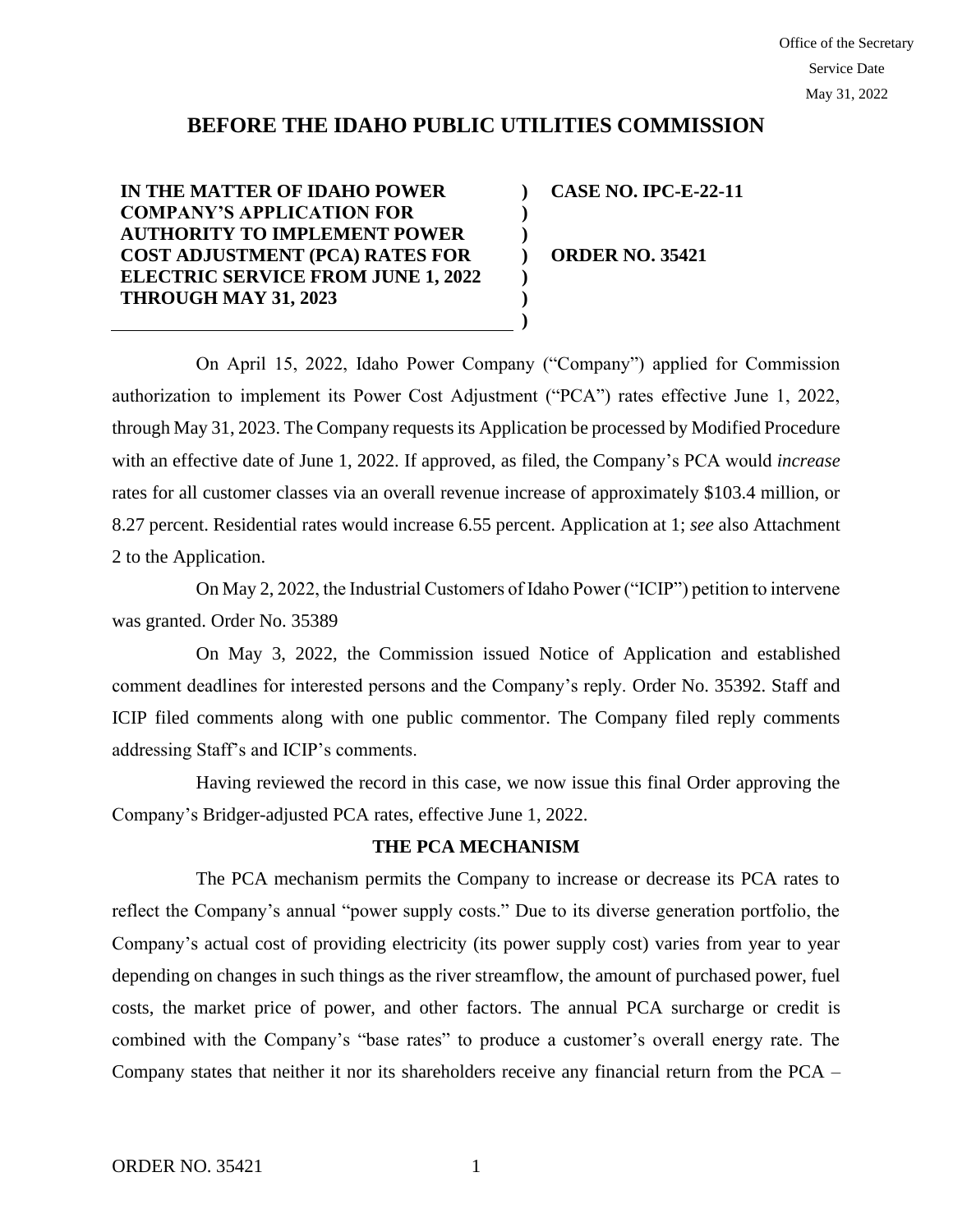money collected from the surcharge can be used only to pay power supply expenses. *Application* at 2.

The PCA quantifies and tracks annual differences between actual Net Power Supply Expenses ("NPSE") and the normalized or "base level" of NPSE recovered in the Company's base rates, resulting in a credit or surcharge that is updated annually on, June 1. The PCA mechanism uses a 12-month test period of April through March ("PCA Year") and includes a forecast component and a Balancing Adjustment (formerly referred to as the "true-up" and the "true-up of the true-up"). The forecast component represents the difference between the Company's NPSE forecast from the March Operating Plan and base level NPSE recovered in the Company's base rates. The Balancing Adjustment includes a backward-looking tracking of differences between the prior PCA Year's forecast and actual NPSE incurred by the Company, and also tracks the collection of the prior year's Balancing Adjustment.

In Order No. 35290, the commission approved a modification to the PCA filing to replace the "true-up" and "true-up of the true-up" with a single balancing account. The two "trueup" rates previously included in PCA filings are now combined into one "Balancing Adjustment" rate. The Balancing Adjustment modification solely impacts the presentment of the PCA but has no material impact on the rates charged to customers.

Except for Public Utility Regulatory Policies Act of 1978 ("PURPA") expenses and demand response incentive payments, the PCA allows the Company to pass through to customers 95 percent of the annual differences in actual NPSE as compared with base level NPSE, whether positive or negative. With respect to PURPA expenses and demand response incentive payments, when actual annual expenses deviate from base level NPSE, the Company is allowed to pass 100 percent of the difference for recovery or credit through the PCA. The PCA is also the rate mechanism used by the Company to provide customer benefits resulting from the revenue sharing mechanism, approved by the Commission in Order No. 34071.

### **THE APPLICATION**

The Company requests to increase revenue collected through Schedule 55 by \$103.4 million for the 2022-2023 PCA year. Application at 1.

The Company system-level forecast for NPSE is approximately \$56.5 million higher in the 2022-2023 PCA year than the 2021-2022 PCA year. The forecast is primarily driven by the expected reduction in hydro generation and increases in natural gas prices and market energy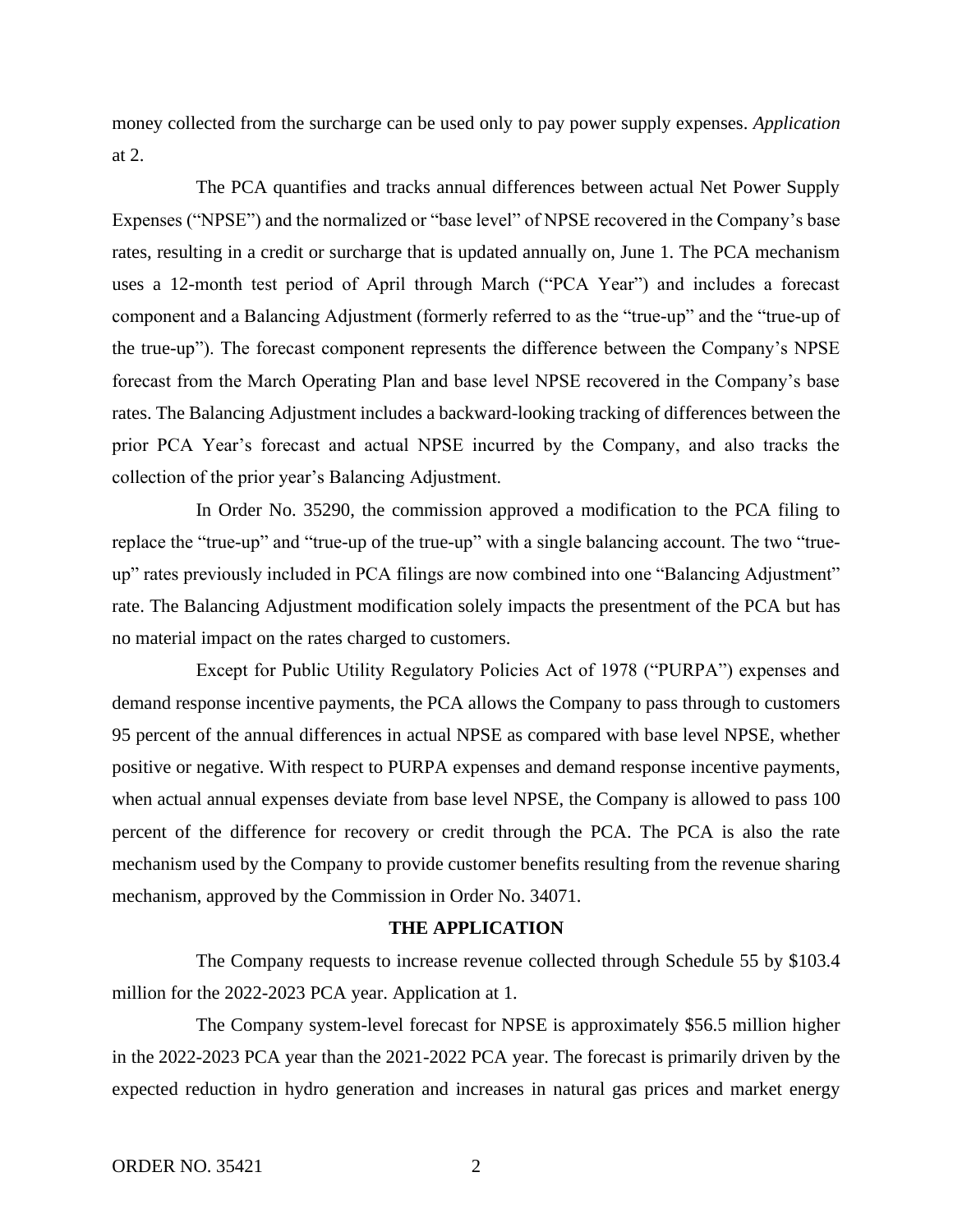prices. *Id.* at 6. The Company also forecasts an increase in coal generation to serve its load and an increase in surplus sales. *Id*.

The Balancing Adjustment at the end of March 2022, including interest, was approximately \$38.7 million and was primarily driven by a decrease in actual hydro generation and higher than forecast market purchases, but offset partially by surplus sales.<sup>1</sup> *Id*.

Under Order No. 34071, the Commission requires the Company to share revenue with its customers if its Idaho jurisdictional year-end return on equity ("ROE") is 10.0 percent or greater. The Company asserts its Idaho jurisdictional year-end ROE in 2021 was 10.02 percent requiring the Company to include \$568,771 as the revenue sharing component of the 2022-2023 PCA. *Id.* at 7.

The Company's proposed uniform PCA rate for the 2022-2023 PCA Year is comprised of (1) the 1.1926 cents per kilowatt-hour ("kWh") adjustment for the 2022-2023 forecasted power cost of serving firm loads under the current PCA methodology and five percent sharing and (2) 0.2579 cents per kWh for the 2021- 2022 Balancing Adjustment. *Id*. at 6-7. Together these two components result in an approximate 1.4505 cents per kWh charge for all rate classes. *Id*. at 7.

On March 15, 2022, the Company filed its annual FCA in Case No. IPC-E-22-07. *Id*. The Company's 2022 FCA filing proposes a \$4.9 million decrease in current billed revenue, or a 0.81 percent decrease, for Idaho Residential and Small General Service customers, effective June 1, 2022, through May 31, 2023. *Id*.

On June 3, 2021, in Case No. IPC-E-21-17, the Company applied to increase rates to accelerate the depreciation schedule of coal-related investments at Bridger and establish a balancing account to track the incremental costs and benefits associated with the Company ending operations there. *Id*. at 8. If approved, the request for cost-recovery from Bridger would increase total billed revenue by \$27.1 million—an average increase of 2.17 percent for affected customers. *Id*.

If the PCA, FCA, and Bridger cost-recovery applications are approved as filed, the combined impact is an overall increase in current billed revenue of \$125.6 million, or 10.05 percent. The impact by revenue class is:

<sup>&</sup>lt;sup>1</sup> The PCA Balancing Account for the 2022-2023 PCA year is approximately \$38.7 million, which is about \$57.0 million higher the 2021-2022 PCA year.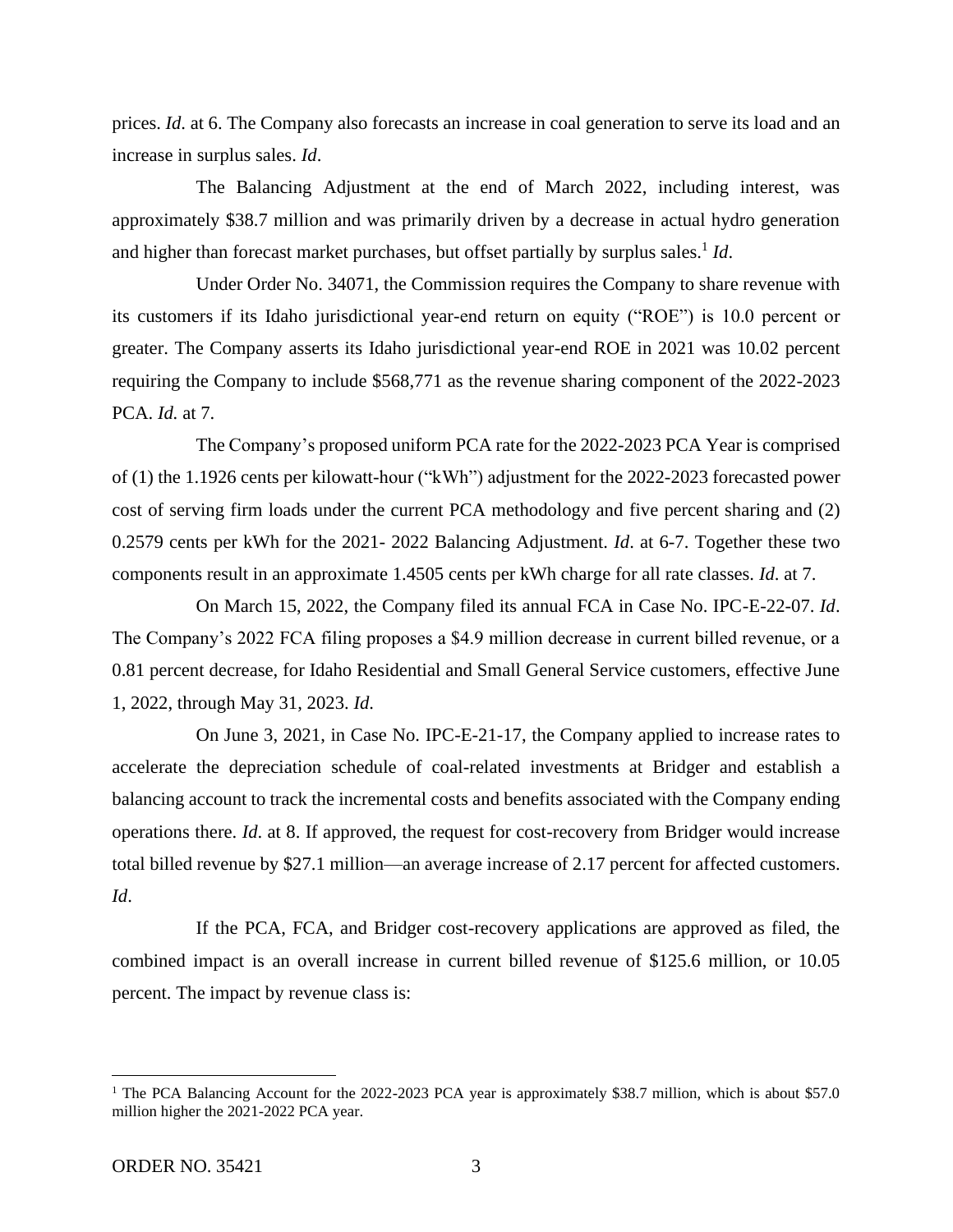## **Proposed 2022-2023 Revenue Impact by Class: Percentage Increase from Current Billed Rates by Proposed Change**

| <b>Power Cost Adjustment (PCA)</b> |                |                |                    |                   |  |
|------------------------------------|----------------|----------------|--------------------|-------------------|--|
|                                    | <b>Small</b>   | Large          |                    |                   |  |
|                                    | <b>General</b> | <b>General</b> |                    |                   |  |
| <b>Residential</b>                 | <b>Service</b> | <b>Service</b> | <b>Large Power</b> | <b>Irrigation</b> |  |
| 6.55%                              | 5.24%          | 9.28%          | 11.66%             | 8.46%             |  |

### **Fixed Cost Adjustment (FCA)**

|                    | <b>Small</b>   | Large          |                    |                   |
|--------------------|----------------|----------------|--------------------|-------------------|
|                    | <b>General</b> | <b>General</b> |                    |                   |
| <b>Residential</b> | <b>Service</b> | <b>Service</b> | <b>Large Power</b> | <b>Irrigation</b> |
| $(0.81)\%$         | $(0.82)\%$     | N/A            | N/A                | N/A               |

#### **Bridger Cost-Recovery**

|                    | <b>Small</b>   | Large          |                    |                   |
|--------------------|----------------|----------------|--------------------|-------------------|
|                    | General        | <b>General</b> |                    |                   |
| <b>Residential</b> | <b>Service</b> | <b>Service</b> | <b>Large Power</b> | <b>Irrigation</b> |
| $2.08\%$           | 1.99%          | $2.24\%$       | 2.23%              | 2.30%             |

## **Total Combined Impact**

|                    | Small          | Large          |                    |                   |
|--------------------|----------------|----------------|--------------------|-------------------|
|                    | General        | <b>General</b> |                    |                   |
| <b>Residential</b> | <b>Service</b> | <b>Service</b> | <b>Large Power</b> | <b>Irrigation</b> |
| $7.82\%$           | $6.41\%$       | 11.43%         | $14.33\%$          | $10.75\%$         |

*See* Application, Attachment 2; Case No IPC-E-22-07, Application, Attachment 1; and Case No. IPC-E-21-17, Supplemental Attachment 1.

The Company has proposed to implement the PCA, FCA, and Bridger cost-recovery rates on June 1, 2022.

## **THE COMMENTS**

## **1. Staff Comments**

Staff recommended approval of Bridger-adjusted PCA amount of \$94.9 million to be collected through Schedule 55 during the 2022-2023 PCA Year. Staff verified that the Company's filing and methods complied with prior, relevant, Commission Orders. Staff concluded:

1. For the 2022-2023 PCA Year, the Company's forecast with the updated Bridger assumptions, of electricity sales, loads, fuel consumption, fuel costs, and purchased power costs are accurate and reasonable;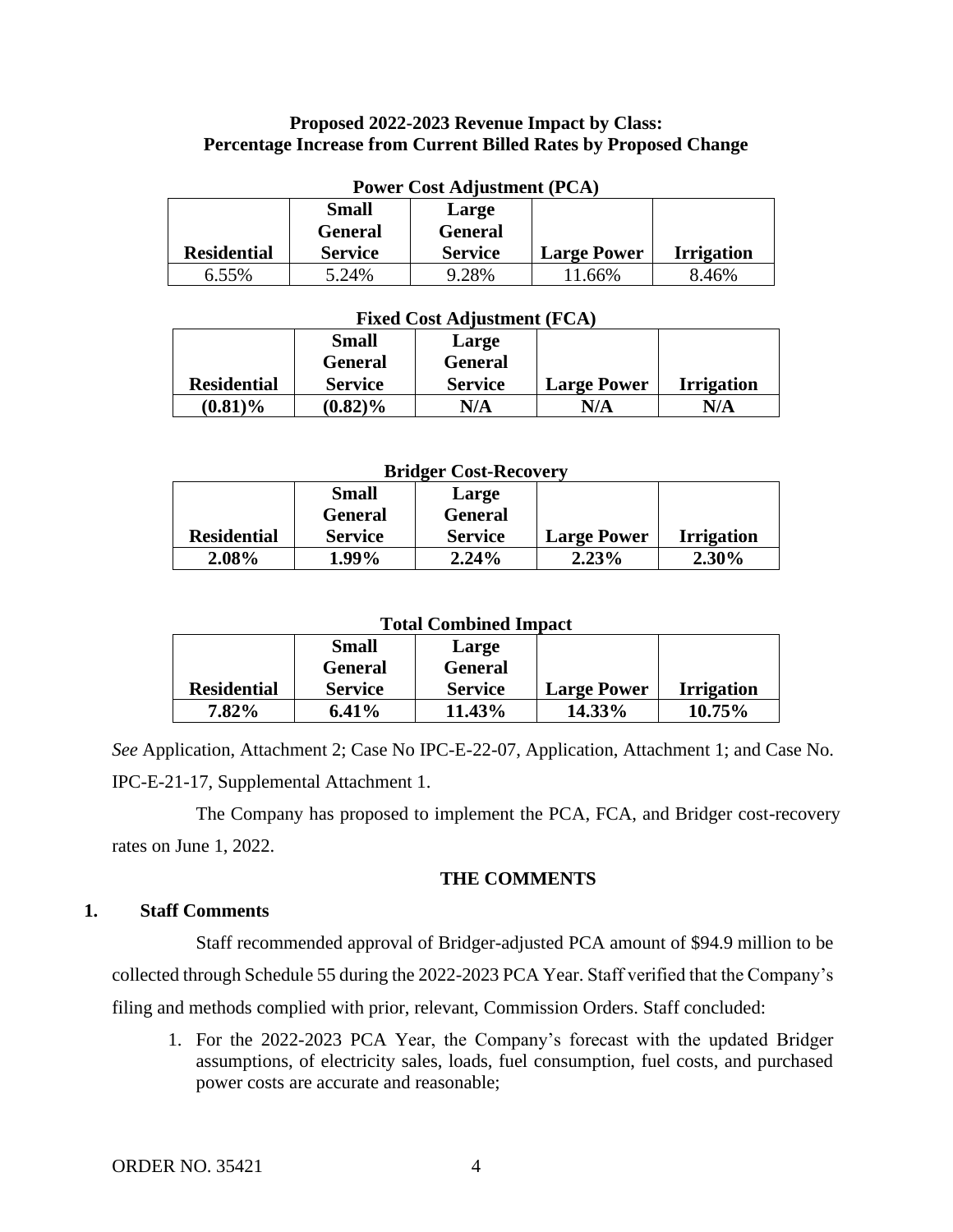- 2. The Company reasonably and prudently incurred actual NPSE to serve customers during the 2021-2022 PCA Year; and
- 3. The Company's Idaho jurisdictional 2021 year-end ROE of 10.02 percent is accurate, resulting in \$568,771 revenue sharing returned to customers.

### **a. Forecast analysis**

Based on the forecast, as filed, the Company expected to collect \$178.8 million from Idaho customers during the 2022-2023 PCA Year. However, since filing the PCA, the Company updated its forecasted Bridger production levels resulting in an approximately \$8.5 million reduction in forecast revenue to be recovered through Schedule  $55<sup>2</sup>$  With the Bridger adjustment, Staff believes the 2022-2023 PCA forecast is reasonable and any over- or under-collected amounts due to forecast variance will be trued-up in the following PCA Year.

Staff noted that since the Company applied to implement 2022-2023 PCA rates, Snake River basin snowpack began approaching near normal levels which could reduce the actual NPSE by allowing the Company to generate more from its hydro units during the PCA Year. When Staff filed its comments, it did not believe the impact of the late snowpack development was sufficient to recommend an adjustment, but recommended the Company keep Staff appraised of how the forecast changes during the PCA Year. If an adjustment to the Forecast Rate is warranted, Staff recommended the Company should make an off-cycle filing with the Commission to reduce it.

## **b. Balancing Account**

The deferral balance of \$161.2 million includes six different components: (1) the difference between actual NPSE from the last PCA Year and NPSE recovered through base rates; (2) the Idaho Jurisdictional Qualifying Facility Deferral, (3) the Idaho Revenue Adjustment from the Sales Based Adjustment Rate; (4) the difference between actual Demand Response incentive payments and amounts recovered in base rates; (5) the Actual Renewable Energy Credit ("REC") revenues; and (6) Idaho Power Energy Imbalance Market ("EIM") Participation Costs. Based on

<sup>2</sup> Based on information contained in the March Operating Plan, the Company had derated the amount of power that could be produced from Bridger Units 1 and 2 due to uncertainty related to negotiations with the Environmental Protection Agency ("EPA") regarding Regional Haze regulation compliance. The Company has become more confident that it will be able to operate these units at higher levels than originally assumed from encouraging developments in these negotiations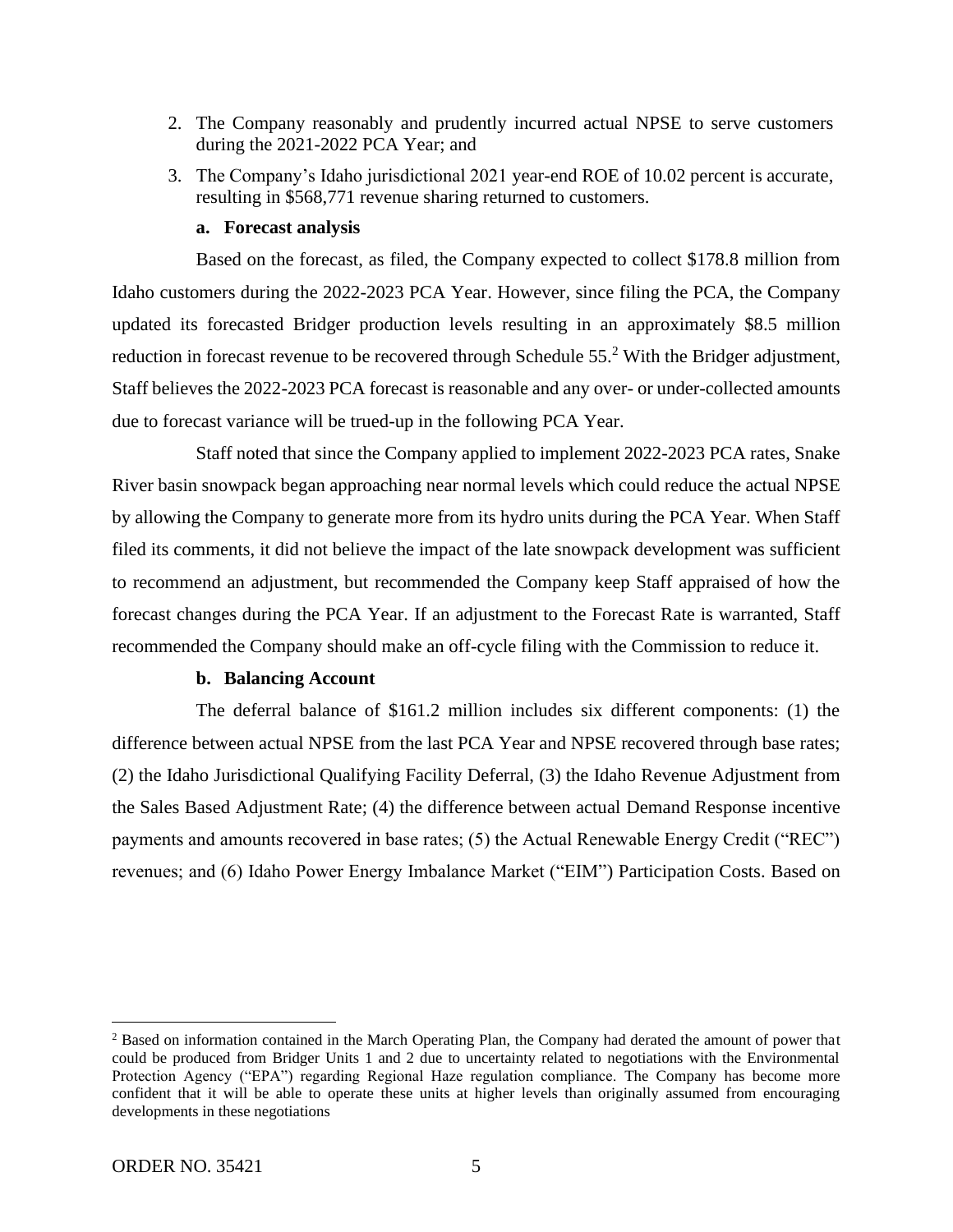its review, Staff was confident that the Company's proposed deferral was accurate, conformed to relevant Commission orders, and that costs incurred were reasonable and prudent.

In reviewing the NPSE deferral, Staff discovered an unusually long period of forced downtime at Hells Canyon Unit 3. Staff believed the actual NPSE may have been lower had the Company avoided excessive downtime at its Hells Canyon Unit 3. Through Production Request, Staff requested the net dollar impact of the additional downtime beyond what was required, but the Company could not determine the overall impact to meet the deadline for Staff's comments. Staff recommended that the Company work with Staff to gather additional information, perform analysis, and determine a fair and reasonable outcome for customers. If warranted, Staff stated a proposed adjustment could then be included in the balancing account in next year's PCA.

### **c. Revenue Sharing and Rate Calculation**

In 2021, the Company's ROE was 10.02 percent, resulting in \$568,771 in revenue sharing benefit to Idaho customers. Staff reviewed the Revenue Sharing inputs and calculations and agreed with the revenue sharing amount included in the Company's Application. Staff believed that the calculation and proposed allocation structure followed the Commission-approved methods from previous PCA filings.

### **d. PCA Rate Calculation**

Staff reviewed the components that make up this year's PCA rate calculation including the adjustment to the forecast rate from the uprating of Bridger availability. Staff explained that the Company adjusted and recalculated its proposed PCA rate by combining the two PCA components: updated forecast power cost at 1.1361 cents per kWh and balancing account adjustment at 0.2579 cents per kWh. The sum of these components is 1.3940 cents per kWh, which is the rate that was allocated across all customer classes on an equal cents per kWh basis. Staff believed that the methods used comply with Commission Orders and were calculated accurately.

#### **2. The ICIP Comments**

The ICIP requested to mitigate the impact of this year's PCA increase over two years for all customer classes with double digit rate increases—Schedule 19, Street Lighting, and Special Contracts. The ICIP notes that in the case of Schedule 19, these customers make up 0.02 percent of the Company's customers but would pay almost 20 percent of the proposed PCA increase.

The ICIP proposed that the affected customer classes be allowed to "opt" to spread the 2022-2023 PCA rate increase over a two-year period. The ICIP recognized that there was no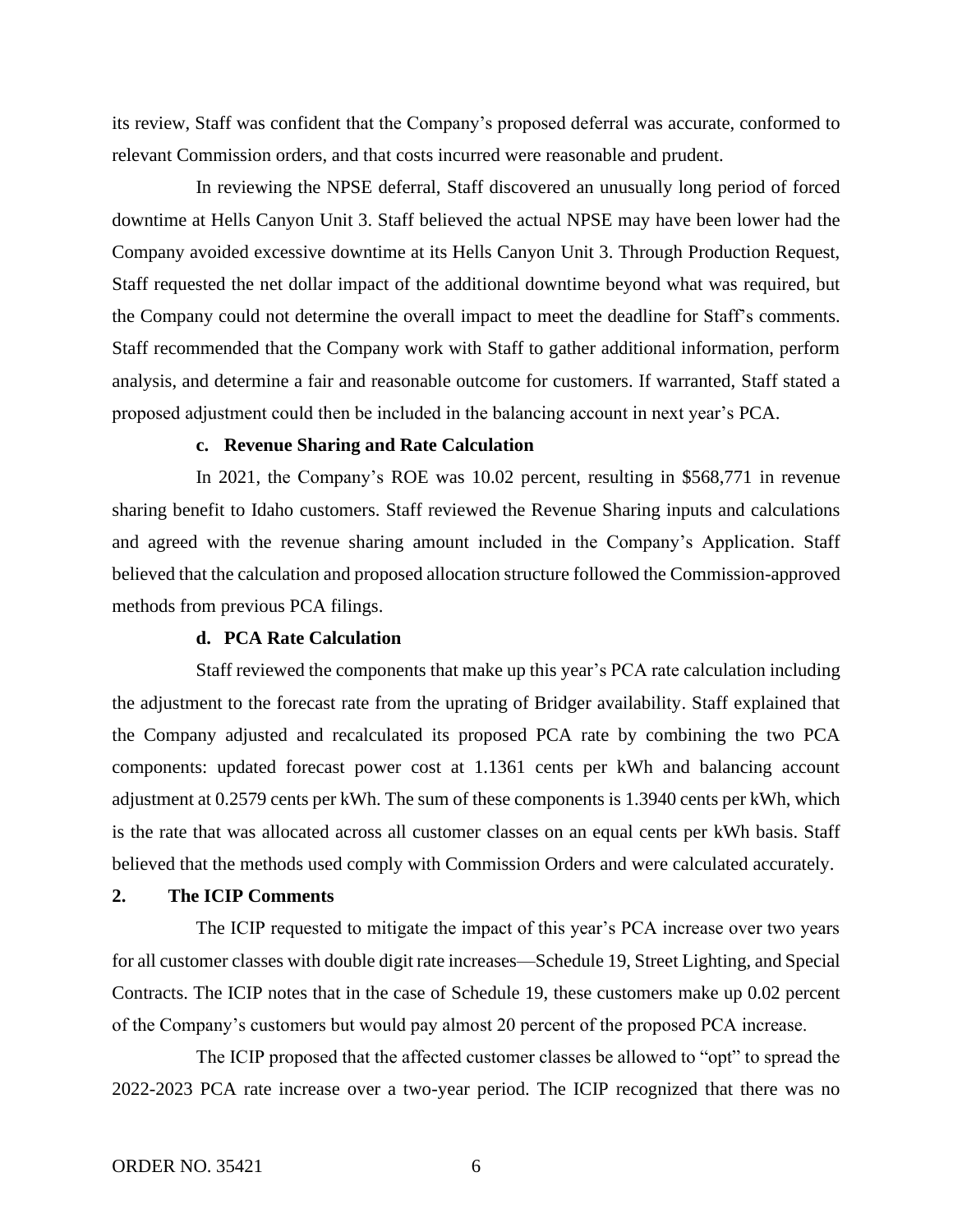guarantee that next year's PCA would improve but listed several reasons why customers might prefer to spread this year's proposed rate increase over multiple years anyway.

The ICIP was encouraged by the Company's willingness to entertain rate mitigation for the 2022-2023 PCA. ICIP opined that the traditional goal of utility regulation is to match costs with the period they are incurred but explained there was already a mismatch because part of the Balancing Account for the PCA Year is comprised of a true-up of last years' forecast NPSE and actual NPSE for that period. This portion of the Balancing Account, ICIP argued, is about 1/3 of the proposed PCA for 2022-2023—meaning the costs have already shifted from the period in which they were incurred to a future period. For the reasons stated above, ICIP believed a twoyear PCA recovery for high-load classes is reasonable.

## **3. Customer Comments**

One customer commented opposing the PCA adjustment. This customer believed the Company should employ several cost saving measures, and suggested: (1) eliminating advertising; (2) doing less fish farming; (3) reducing expenditures; and (4) sending fewer flyers with monthly bills.

#### **4. Company Reply Comments**

The Company supported Staff's recommendation to file an updated Schedule 55 reflecting an \$8.5 million decrease in PCA revenue collection during the 2022-2023 PCA Year as a result of updated Bridger assumptions. The Company was also agreeable with Staff's recommendations regarding the Hells Canyon Unit 3 outage discussions and communication about the evolving hydro conditions. The Company was not opposed to rate mitigation measures but expressed its concerns with "risk of future compounding effects that may result from the ICIP's proposal to spread the PCA rate increase over a two-year period." Company Reply at 3.

The Company discussed the post-Application revision to the Bridger forecast which reduced the proposed PCA 2022-2023 revenue collection through Schedule 55. The Company noted settlement discussions had progressed in a direction that made the Company comfortable in its ability to operate the Bridger plant at levels above those included in the Application. The updated forecast portion of the PCA rate is 1.1361 cents per kWh. When combined with the Balancing Account rate of 0.2579 cents per kWh, the updated uniform PCA rate is 1.3940 cents per kWh.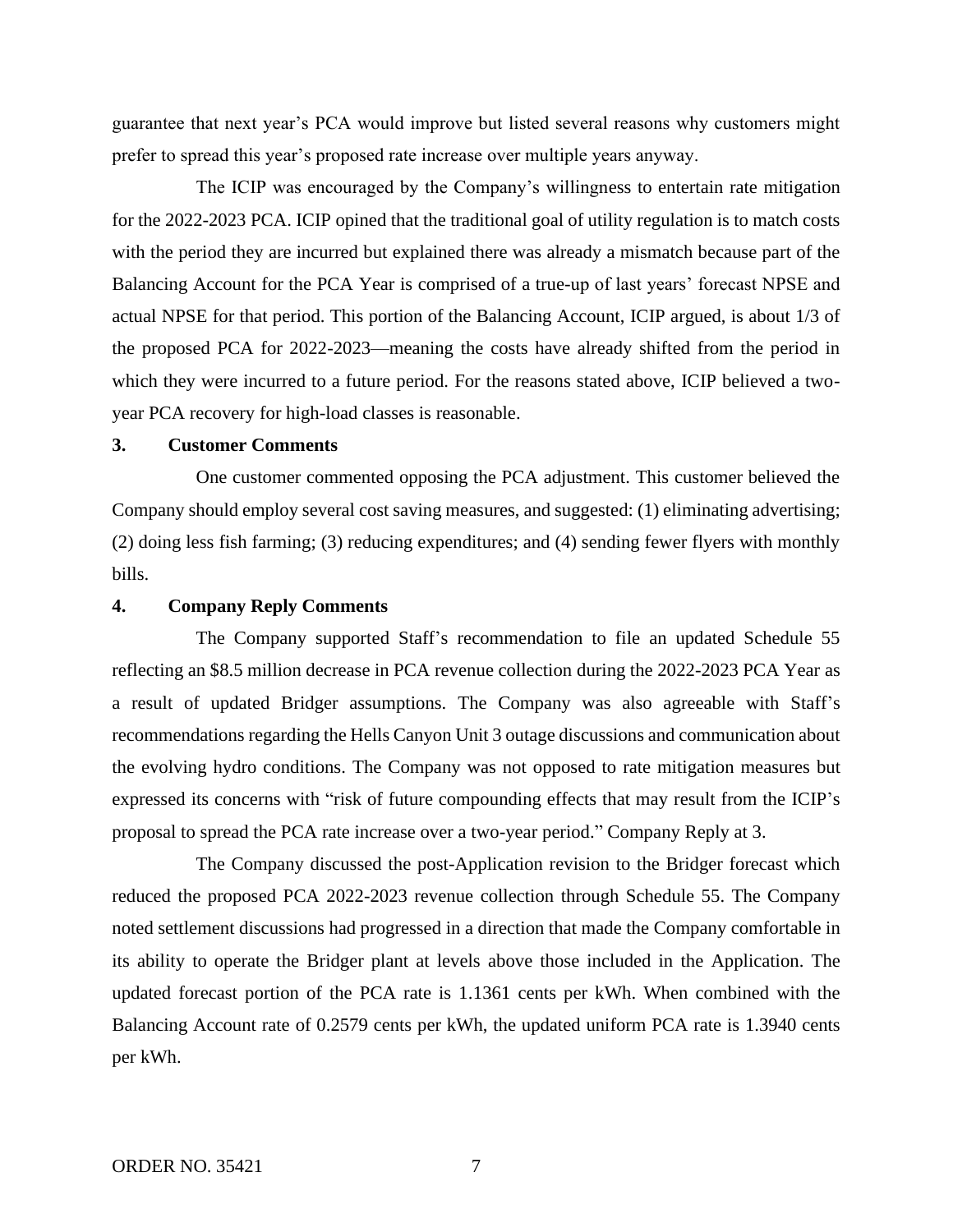The Company responded to the ICIP's proposal to apply rate mitigation to certain customer classes. The Company expressed its concerns with the "risk of future compounding effects that may result from the ICIP's proposal to spread the PCA rate increase over a two-year period." Company Reply at 3. The Company was not opposed to rate mitigation, but maintained its reservations that rate pancaking was possible in the next PCA. Additionally, the Company expressed reluctance to support the ICIP's proposal if it in fact included an "opt" out option for all affected customers in the classes the ICIP proposed to apply rate mitigation to. The Company did not support an "opt" out option on a customer-by-customer basis for rate mitigation.

The Company's reply comments also included an updated Schedule 55 reflecting the \$8.5 million reduction in PCA revenue collection due to the updated Bridger assumptions.

### **COMMISSION FINDINGS AND DISCUSSION**

The Commission has jurisdiction over this matter under *Idaho Code* §§ 61-502 and 61- 503. The Commission is empowered to investigate rates, charges, rules, regulations, practices, and contracts of public utilities and to determine whether they are just, reasonable, preferential, discriminatory, or in violation of any provision of law, and to fix the same by order. *Idaho Code* §§ 61-502 and 61-503. After reviewing the record, including the Company's Application, the public comment, comments of Staff and ICIP, and the Company's reply, we find it fair, just, and reasonable to grant the Company's request to increase its PCA rates as reflected in the updated Schedule 55 filed with the Company's reply comments accounting for the Bridger adjustment, effective June 1, 2022.

The Commission is sensitive to economic conditions affecting ratepayers throughout Idaho. We note it is always our responsibility to balance the customer's desire for affordable energy prices with the Company's right to recover its costs and earn a reasonable return on its investments. We note the money collected through the PCA can only be used for recovery of the Company's actual power supply expenses. It does not increase the return on what the Company's ROE and in this case includes a \$568,771 revenue share benefit to customers due to the Company's 2021 Idaho jurisdictional ROE of 10.02 percent.

We are encouraged by Staff and the Company working throughout the comment period to ensure the updated Bridger forecast was included in the record. Especially in a high PCA year like this, customers will benefit immediately from this adjustment. The Commission appreciates that the overall 2022-2023 PCA increase changes from 8.57 percent as filed to 7.59 percent as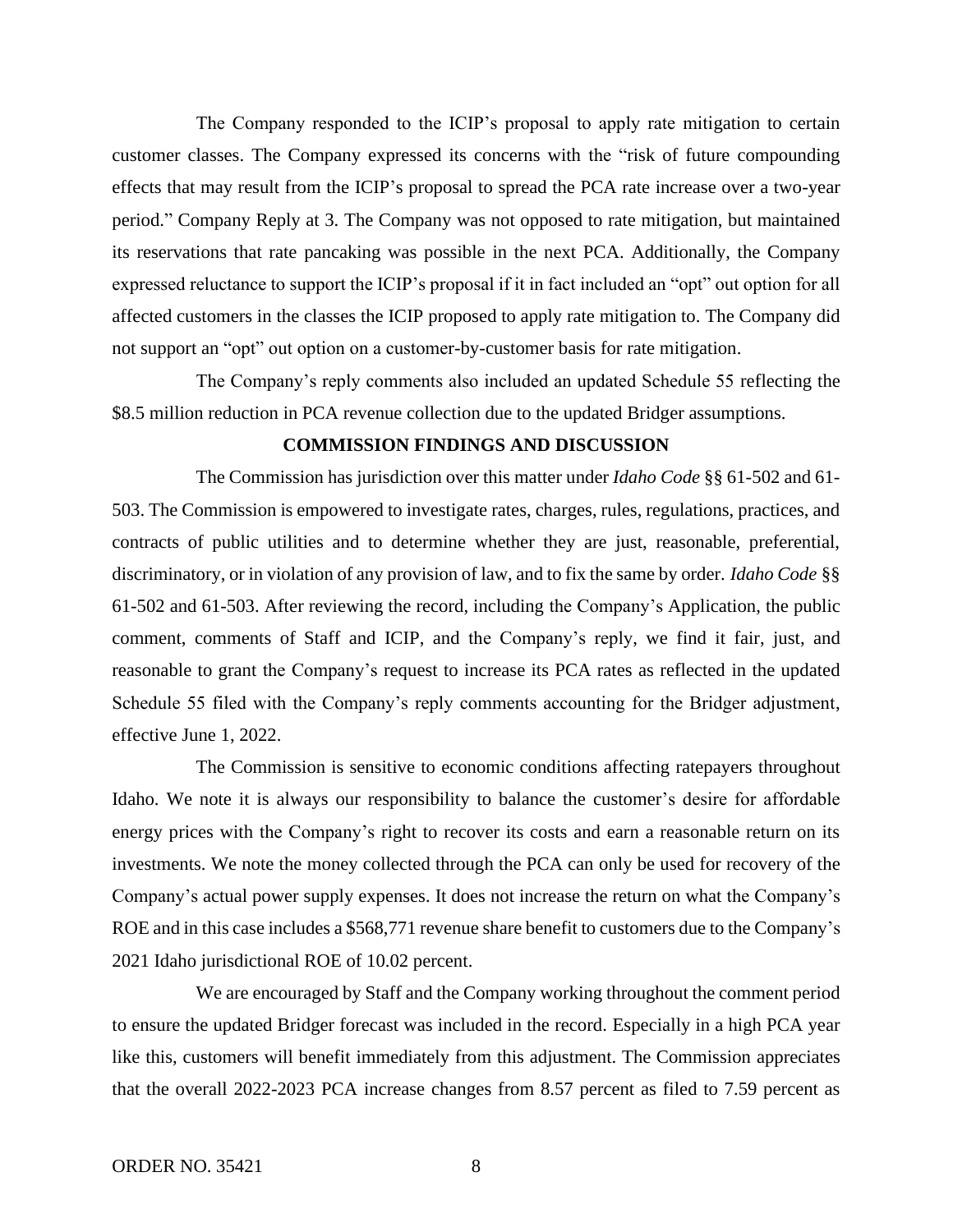adjusted for Bridger. For residential customers the updated 2022-2023 PCA will now increase by 6.01 percent opposed to 6.55 percent increase as originally proposed.

At this time, we decline to direct the Company to spread this year's PCA rate increase over two years as requested by ICIP. The Commission acknowledges that rate mitigation is an option to shield customers from large rate increase, but we are unwilling to do so for the 2022- 2023 PCA Year without dispositively knowing that the factors that impact the next PCA have improved. If the goal of shifting costs from this PCA Year to the next does not guarantee that potential future rate increases will be reduced, then we cannot in good consciousness shift the risk of this PCA to a future PCA. As noted in the ICIP's comments, the Commission strives to match costs to their period of incurrence to avoid shifting costs to customers who did not incur the costs.

We direct the Company to work with Staff to review the timing of recent planned and unplanned maintenance at Hells Canyon Unit 3. This review should focus on the net dollar impact of the additional downtime beyond what was required. If the review determines that the downtime could have been reduced and customers would have experienced a net reduction in NPSE as a result, an adjustment should be included in the next PCA to ensure customers were not harmed by the Company's planning.

In light of the recent uptick in precipitation and potential improvement of the hydrologic forecast for the Snake River Basin, we direct the Company to communicate any significant adjustments that are made that impact NPSE.

#### **O R D E R**

IT IS HEREBY ORDERED that the Company's Application is approved as discussed above. The Company shall have a uniform PCA rate of 1.3940 cents per kWh, effective June 1, 2022. The Company's Bridger-adjusted Schedule 55 is approved, as filed in the Company's Reply Comments.

IT IS FURTHER ORDERED that the Company shall work with Staff to review and analyze the planned and unplanned downtime at Hells Canyon Unit 3.

IT IS FURTHER ORDERED that the Company shall keep Staff apprised of developments regarding the hydrologic forecast and its impact on forecast NPSE.

THIS IS A FINAL ORDER. Any person interested in this Order may petition for reconsideration within twenty-one (21) days of the service date of this Order about any matter